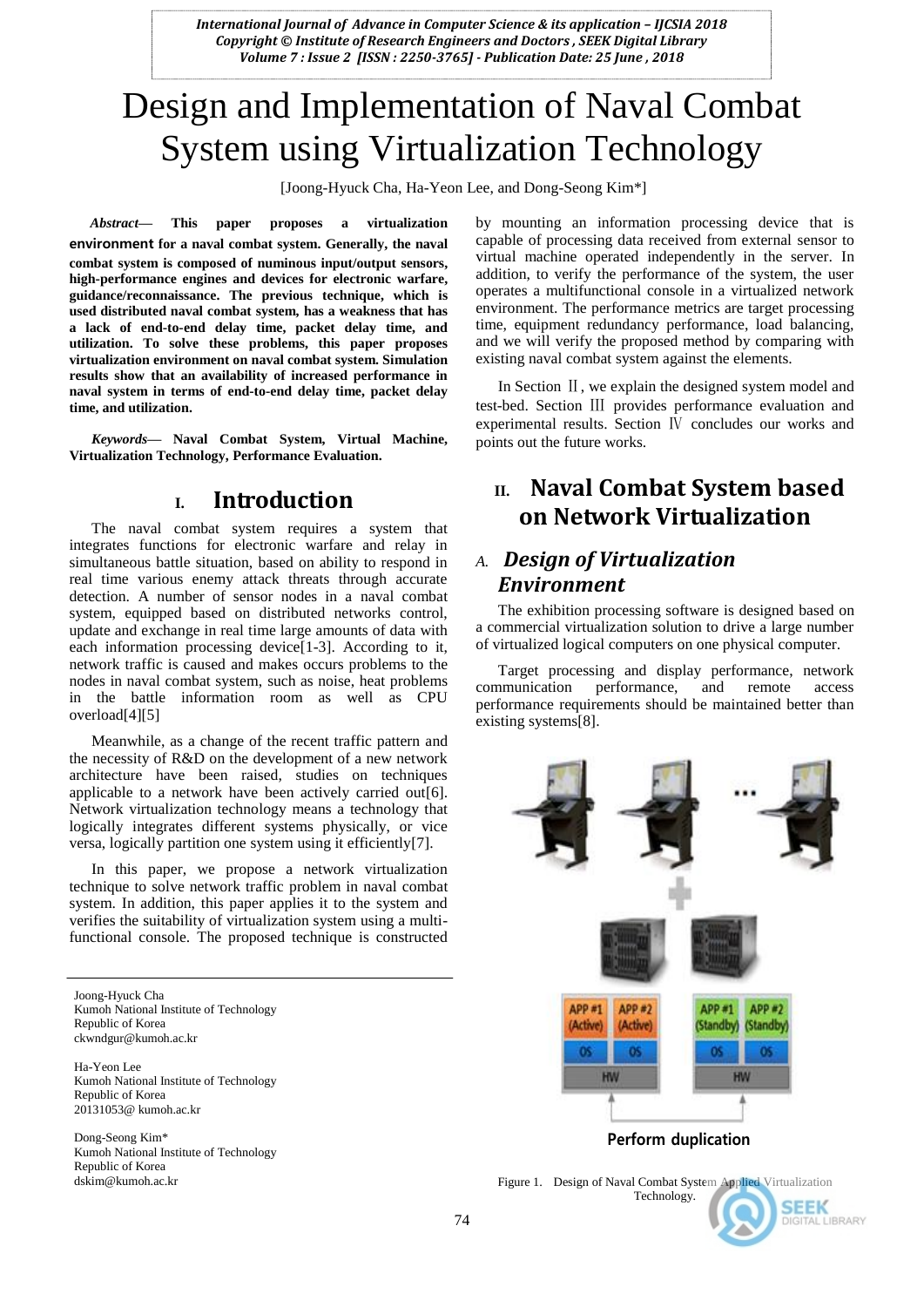

Figure 2. Operation Process between Virtualization Server and Viewclient.

Most of the nodes in naval combat system are in the form of computers[9][10]. Therefore, in order to apply virtualization technology, the CPU, memory, and storage medium must be integrated into the server. When integrated into a single server, the naval combat system can improve maintenance, eliminate noise and heat problems. In addition, if a high-performance computer is applied to the server, it can be expected to improve the network structure by improving the performance and decreasing the number of the network and the cable. Fig. 1 shows the proposed virtualization-based naval combat system, and duplication can be done by hardware exchange of the server.

Fig. 2 shows the overall operation process between virtualization server and view client. First of all, user accesses connection server through view client and enter the ID, password in the window of connection server log. And then connection server informs the IP address information of each VM to desktop PC. Finally it enables the screen of VM to be called from the PC through communication between view client and view agent.

### *B. Overview of Test-Bed*

Fig. 3 shows the test-bed configuration for analyzing the information processing performance of the existing naval combat system and the system based on the virtualization technology. Test-bed of existing system was constructed based on single board computer (SBC).

Fig. 4 shows a test-bed configuration diagram where a virtualization-based naval combat system is applied to a



Figure 3. Test-bed of Existing Naval Combat System.



Figure 4. Test-bed of Naval Combat System based on Virtualization.

high-performance computer.

Table I shows the hardware specifications that make up the test-bed of the naval combat system applied the virtualization environment.

# **III. Performance Evaluation and Analysis**

Experimental environment of the proposed naval combat system uses DDS communication middleware for data transmission and reception between nodes, and test of transmitting and receiving operation is performed using DDS sample program. Fig. 5 shows the system configuration environment. 2 virtual machines (VMs) and one existing multifunctional console are configured on the same network, and the DDS sample program is run to perform the Pub / Sub operation. It is confirmed that the DDS communication is normally performed in the virtual environment.

Fig. 6 shows how to apply desktop virtualization technology to a multifunctional console before virtualizing and deploying the entire naval combat system.

Finally, complete content and organizational editing before formatting. Please take note of the following items when proofreading spelling and grammar:

The hardware configuration which was composed of the existing separate PC type was changed to the VM type in the high performance computer and the test was performed. Nodes that send and receive naval combat system data other than multifunctional consoles have confirmed the applicability of virtualization technology in the naval

TABLE I. THE HARDWARE CONFIGURATION OF TEST-BED.

| <b>Hardware</b>                 | Specification                                                                                                                                                                                                                                                                                                                                                               |
|---------------------------------|-----------------------------------------------------------------------------------------------------------------------------------------------------------------------------------------------------------------------------------------------------------------------------------------------------------------------------------------------------------------------------|
| <b>Single Board</b><br>Computer | - MVMR6100                                                                                                                                                                                                                                                                                                                                                                  |
| High<br>Performance<br>Computer | - Intel Haswell 9th Generation 2.3 GHz 12-core, 2<br>processors or higher $(24 + \text{core})$<br>- DDR4 RAM 96GB or more (ECC Reg RDIMM,<br>2133MHz)<br>- HDD 1.2 TB 10krpm<br>- NIC 10Gbps or higher (including 2 or more 10G SFP)<br>transceivers)<br>- Nvidia GRID K2 graphics<br>- Apply power and network redundancy<br>- 19-inch commercial standard rack mount type |
| <b>Network</b>                  | - Switches over 1 Gbps                                                                                                                                                                                                                                                                                                                                                      |
| Device                          | - 19-inch commercial standard rack mount type                                                                                                                                                                                                                                                                                                                               |
| <b>Monitor</b>                  | - Supports 1920 X 1080 resolution                                                                                                                                                                                                                                                                                                                                           |
| Mini PC                         | - DVI output support<br>- HD screen support<br>- USB (2.0 or higher) port support<br>- 1 Gbps Ethernet support<br>- Keyboard, mouse input support                                                                                                                                                                                                                           |
|                                 |                                                                                                                                                                                                                                                                                                                                                                             |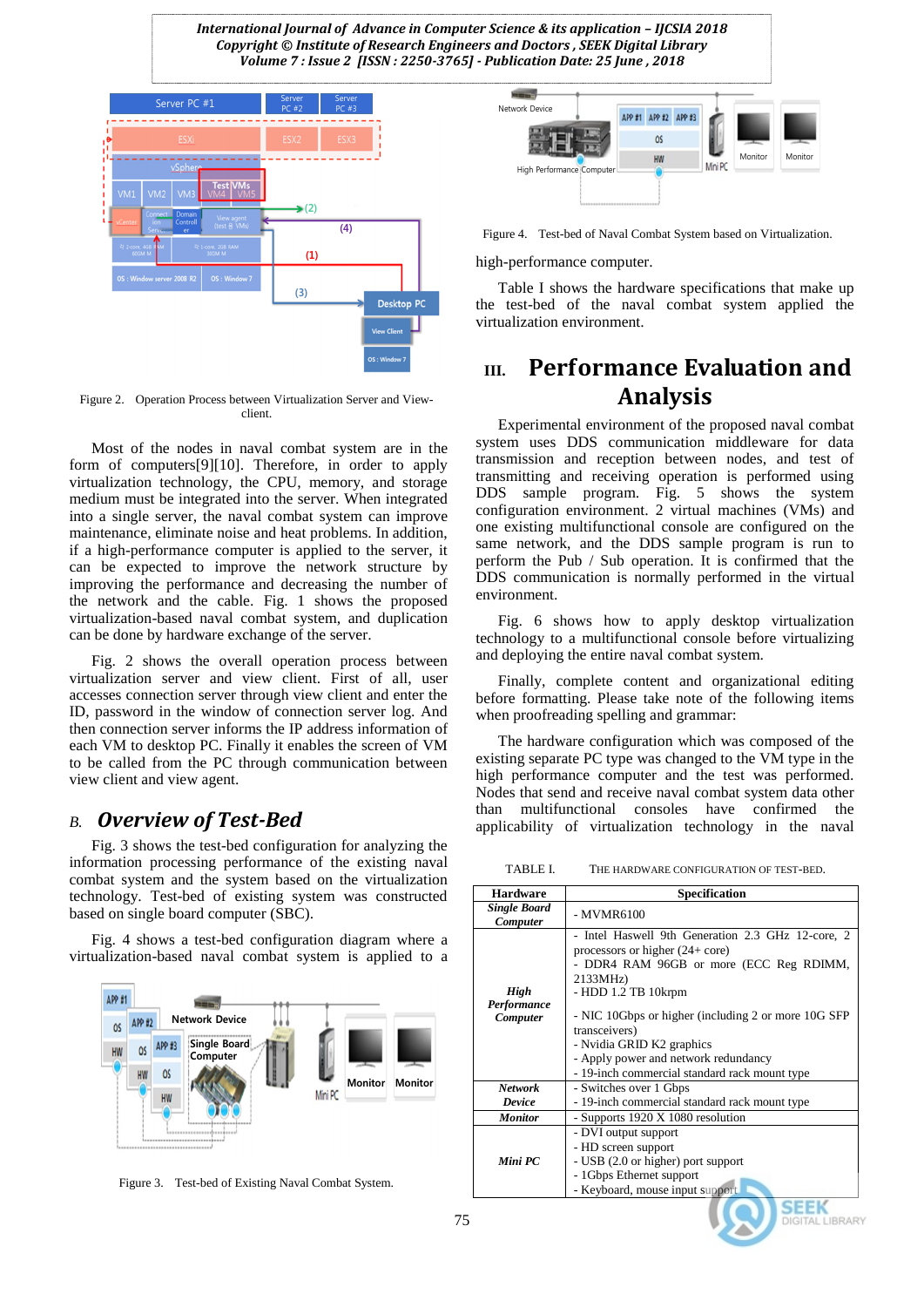

Figure 5. Test Environment of DDS Communication based on Virtualization.



Figure 6. Test Environment of Virtualization Technology.

combat system by using existing naval combat system equipment as it is.

Prior to the simulation test, the naval combat system application software running on the multifunction console was installed on the VM and tested. For the user, the tests were performed to confirm the reactivity and normal functioning, and update the target for the generated target.

### *A. Processing Power of VM*

Fig. 7 shows the result of measuring the time to process a given number of floating-point operations. Compared with the SBC method, the HPC technique can reduce the computation time by 50% at 100,000,000 times and up to 200% at 500,000,000 iterations.

### *B. Memory Operation of VM*

Fig. 8 shows the measurement results of memory data input / output for a given size. Simulation results also show that the HPC method shows improved results compared with the SBC method.



Figure 7. Power Consumption of Service Processing in SBC and HPC.



Figure 8. Memory Operating Services of SBC and HPC Comparison Analysis and Result.

Simulation results show that the system provides the same functions in terms of responsiveness and basic function as compared with the multifunctional console that operated on the existing separate hardware device. Also, it was confirmed that the target update time for the generated target shows the same performance when compared with the existing environment. Based on these points, it can be considered that virtualization technology can be applied to the naval combat system.

# **IV.** *Conclusion and Future Works*

In this paper, we propose a method to improve system compatibility and performance based on virtualization environment using network virtualization technology to naval combat system. The proposed system is implemented by integrating independent VM and interworking with the multifunctional console in the existing naval combat system. In additional, a number of information processing devices